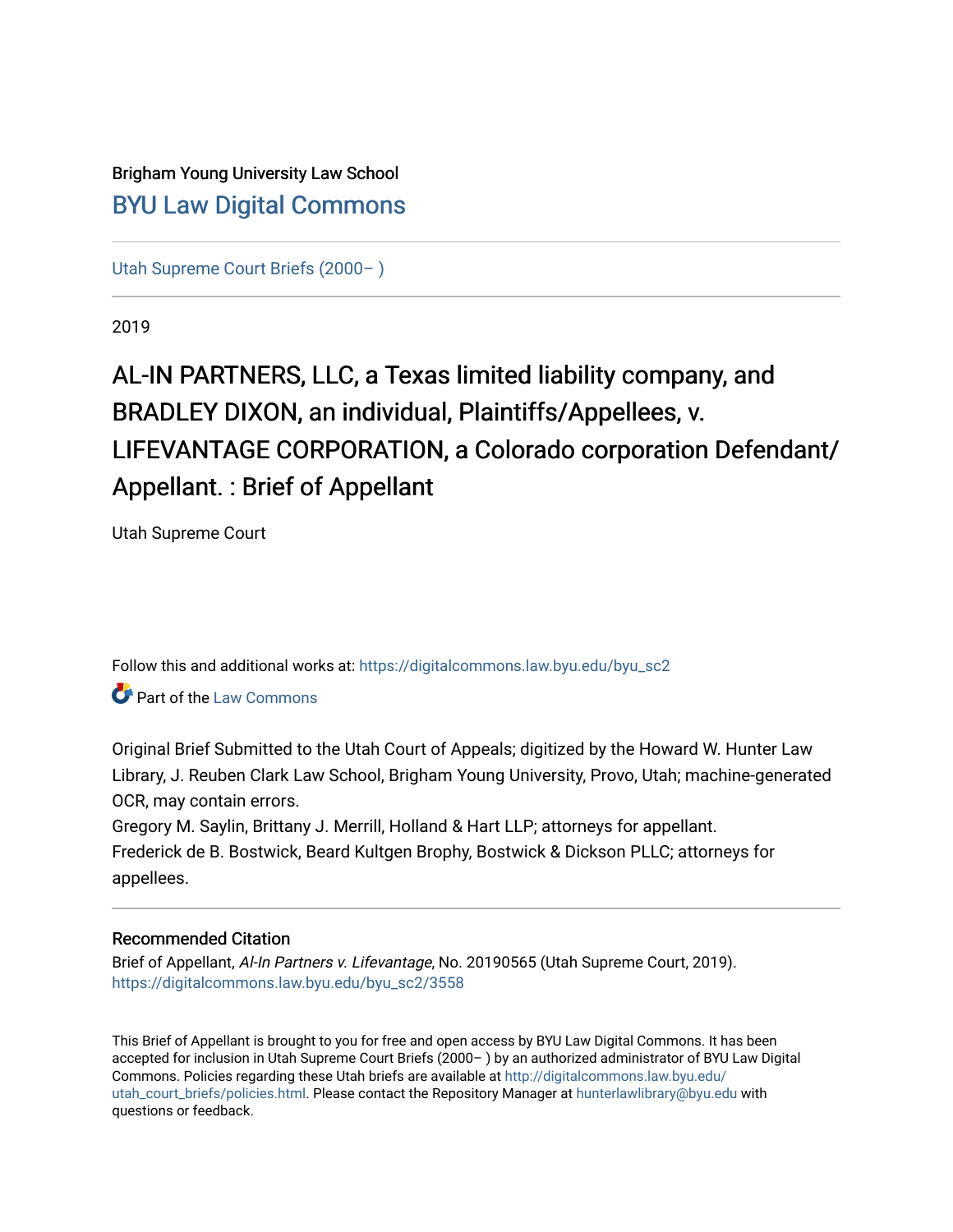# **FILED UTAH APPELLATE COURTS**

**FEB 0 3 2020** 

# **IN THE SUPREME COURT OF THE STATE OF UTAH**

AL-IN PARTNERS, LLC, a Texas limited liability company, and BRADLEY DIXON, an individual,

Plaintiffs/Appellees,

v.

LIFEVANTAGE CORPORATION, a Colorado corporation

Defendant/Appellant.

# **BRIEF OF APPELLANT**

# **ON APPEAL FROM THE THIRD JUDICIAL DISTRICT COURT FOR SALT LAKE COUNTY, STATE OF UTAH Trial Court Case No. 170907711 Honorable Andrew H. Stone**

Frederick de B. Bostwick, III (TX Bar No. 02682500) (Admitted *pro hac vice*) BEARD KULTGEN BROPHY BOSTWICK & DICKSON, PLLC 220 South Fourth Street Waco, TX 76701 Telephone: (254) 776-5500 Facsimile: (254) 776-3591 *bostwick@thetexasfirm.com*

*Attorneys for Plaintiffs/Appellees AL-In Partners, LLC and Bradley Dixon*

Gregory M. Saylin (09648) Brittany J. Merrill (16104) HOLLAND & HART LLP 222 South Main Street, Suite 2200 Salt Lake City, UT 84101-2194 Telephone: (801) 799-5800 Fax: (801) 799-5700 *gmsaylin@hollandhart.com bjmerrill@hollandhart.com*

*Attorneys for Defendant/Appellant LifeVantage Corporation*

Appellate Case No. 20190565-SC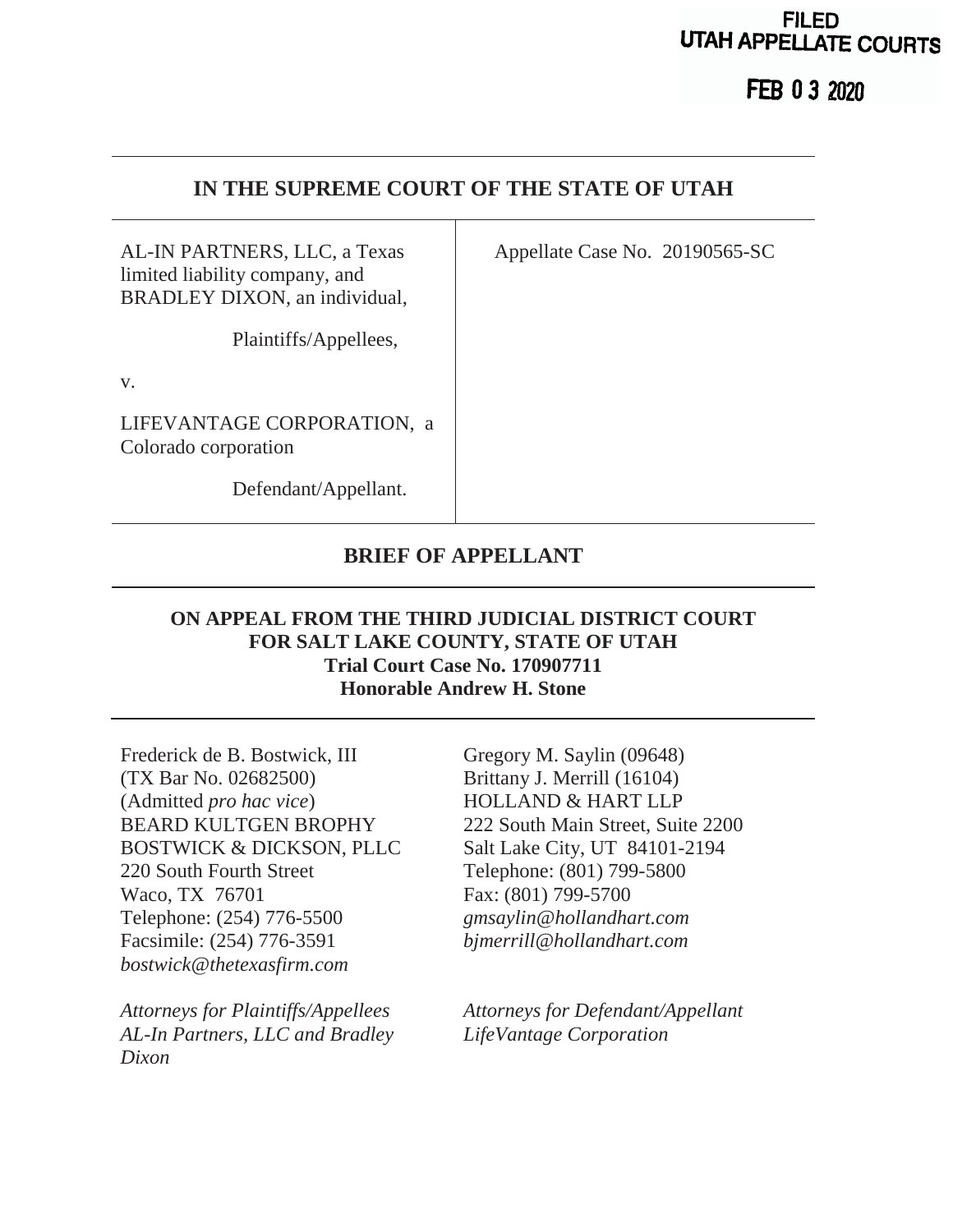# **PARTIES**

All parties to this action are listed in the above caption.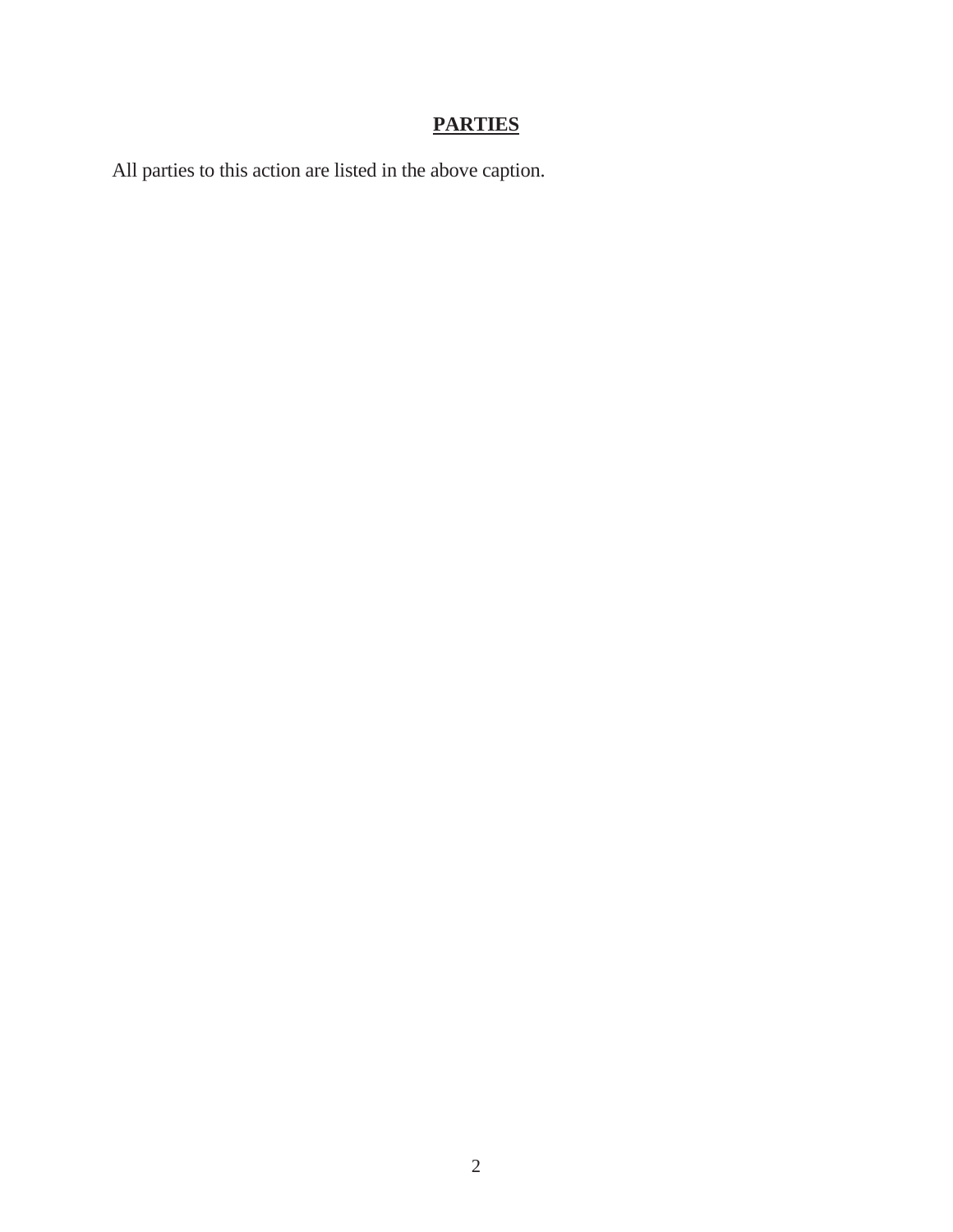# **TABLE OF CONTENTS**

| STATEMENT OF ISSUES AND STANDARD OF APPELLATE REVIEW 7                                                                                                                          |
|---------------------------------------------------------------------------------------------------------------------------------------------------------------------------------|
|                                                                                                                                                                                 |
| 1.                                                                                                                                                                              |
| 2.                                                                                                                                                                              |
|                                                                                                                                                                                 |
|                                                                                                                                                                                 |
| Courts must enforce the specific language of an antiwaiver clause that<br>expressly precludes parties from construing non-written conduct as a<br>waiver of contractual rights. |
|                                                                                                                                                                                 |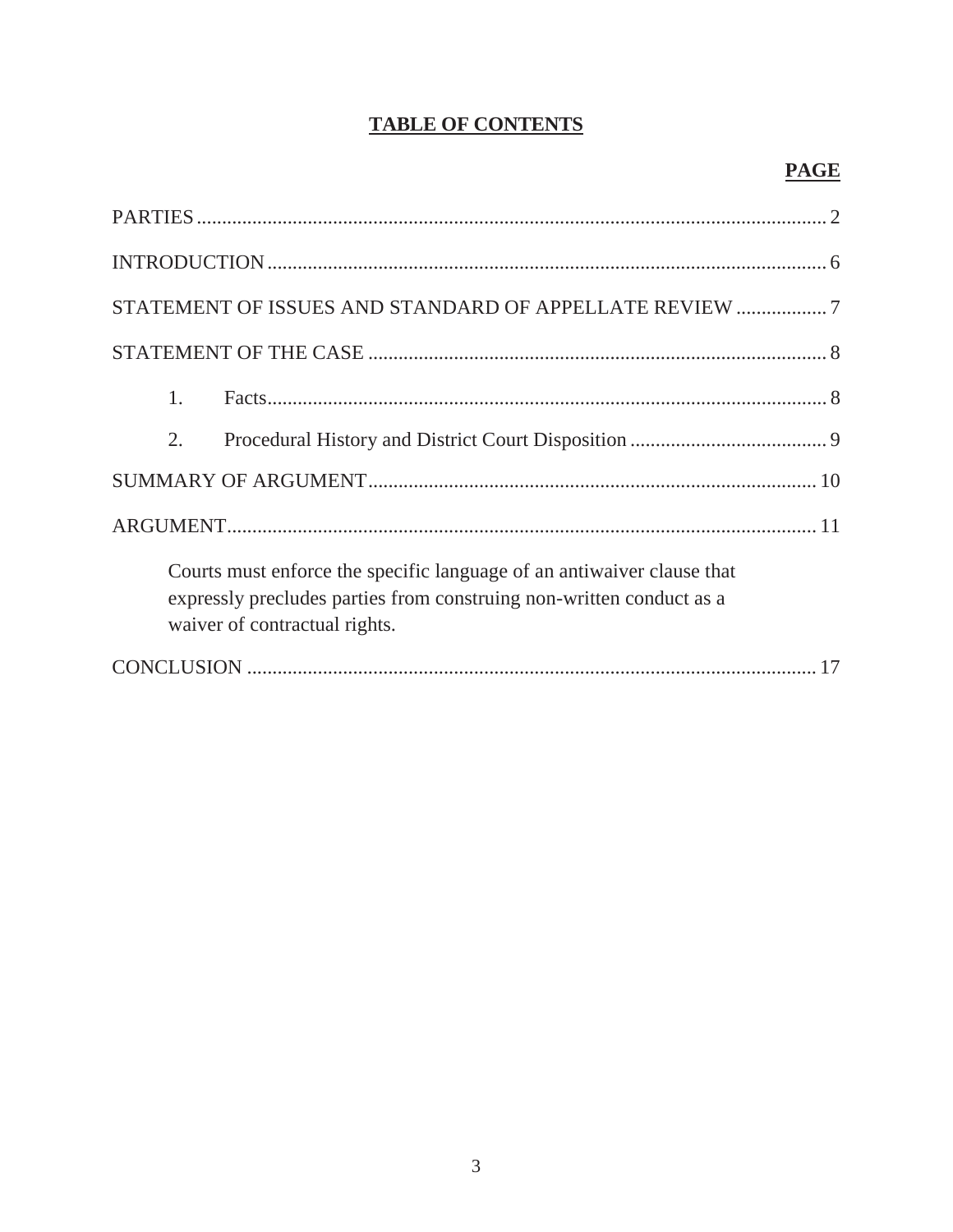# **TABLE OF AUTHORITIES**

## **PAGE(S)**

# **CASES**

| Acme Realty Co. v. Schinasi,                                                |
|-----------------------------------------------------------------------------|
| Archuleta v. St. Mark's Hosp.,                                              |
| Biesinger v. Behunin,                                                       |
| <b>BMBT, LLC v. Miller,</b>                                                 |
| Calhoun v. Universal Credit Co.,                                            |
| Commercial Real Estate Inv., L.C. v. Comcast of Utah II, Inc.,              |
| Encon Utah, LLC v. Fluor Ames Kraemer, LLC,                                 |
| Mounteer Enters., Inc. v. Homeowners Ass'n for Colony at White Pine Canyon, |
| Oakwood Vill. LLC v. Albertsons, Inc.,                                      |
| Osguthorpe v. Wolf Mountain Resorts, L.C.,                                  |
| Peck v. Judd,                                                               |
| Standard Oil Co. of New Jersey v. United States,                            |
| State ex rel. Auto. Emporium v. Murchison,                                  |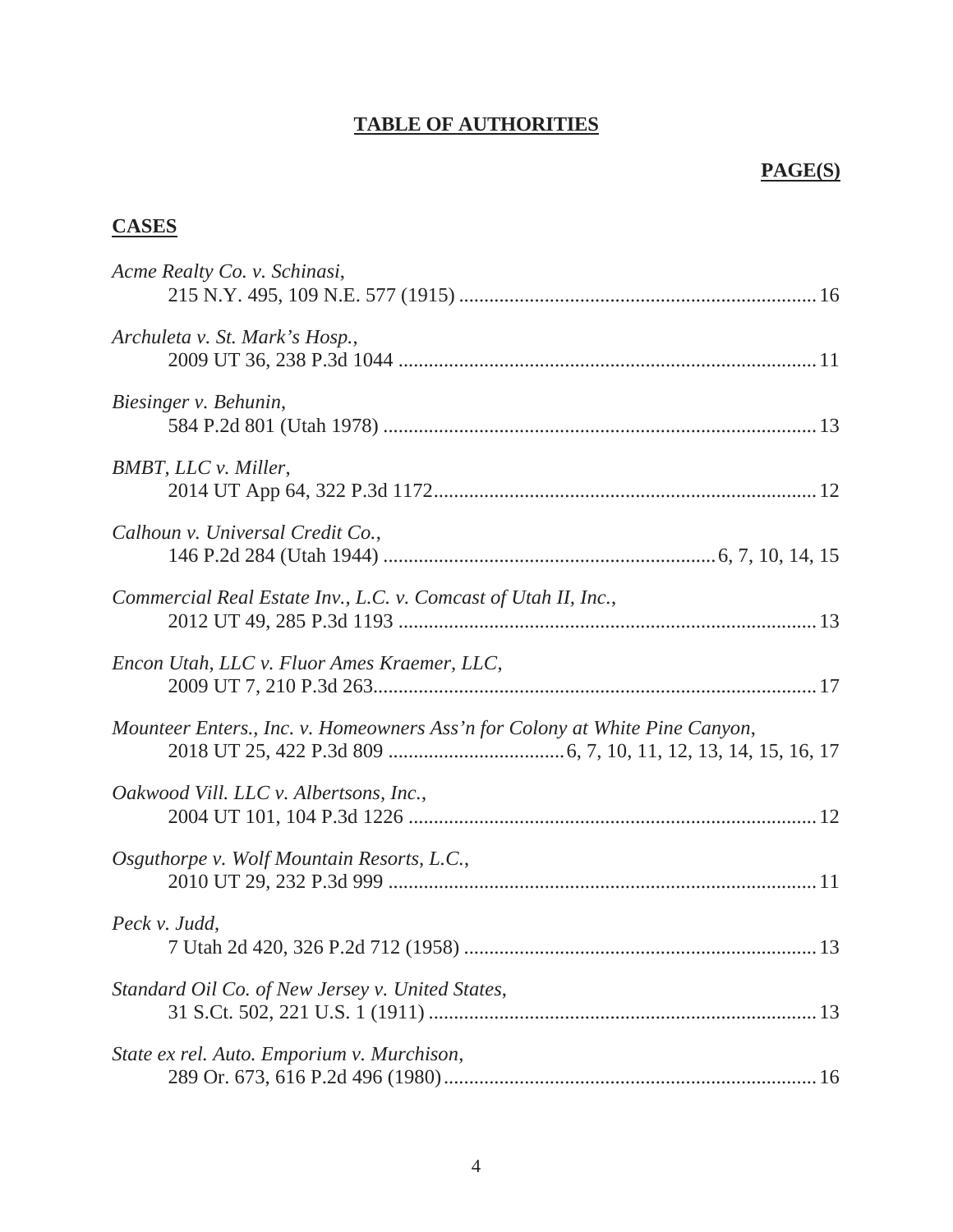| State v. Adams,                               |  |
|-----------------------------------------------|--|
| Utah Dept. of Transp. v. FPA West Point, LLC, |  |
| Utah Transit Auth. v. Greyhound Lines, Inc.,  |  |
| Van Bibber v. Norris,                         |  |
| <b>RULES AND STATUTES</b>                     |  |
|                                               |  |
| <b>OTHER AUTHORITIES</b>                      |  |
|                                               |  |
|                                               |  |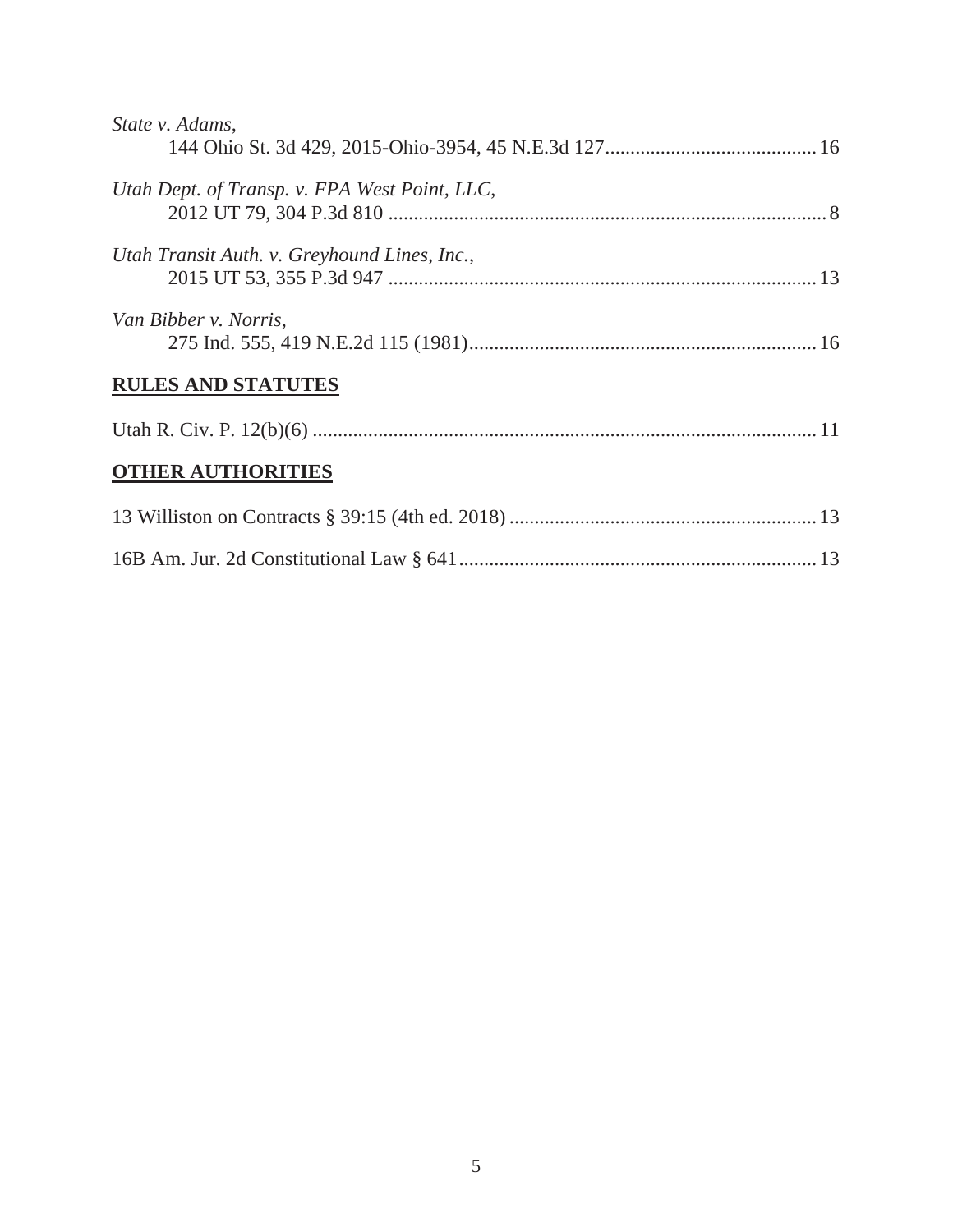#### **INTRODUCTION**

In its simplest terms, this appeal is about whether an oral express waiver is sufficient to waive the parties' agreement that waiver can only occur in writing. Here, the parties specifically agreed waiver of a contractual right can only occur if in writing by an authorized officer of the Company (the "Unwritten-Waiver" clause). However, Plaintiffs/Appellees ("Plaintiffs")<sup>1</sup> nonetheless seek to pursue claims that on their face require the conclusion that Defendant/Appellant LifeVantage ("LifeVantage") waived the Unwritten-Waiver clause by an alleged oral waiver.

The relevant underlying facts are relatively simple. After Plaintiff Bradley Dixon obtained ownership in more than one distributorship in violation of the parties' agreement, LifeVantage exercised its right to terminate. Plaintiffs sued, including for breach of contract and declaratory relief, based on a theory that LifeVantage waived its right to terminate should a distributor own more than one distributorship. They alleged waiver based on an oral communication. LifeVantage moved to dismiss arguing the contract specifies that waiver can only occur in a writing by an authorized officer. The trial court denied LifeVantage's motion based on its interpretation of two opinions of this Court: *Calhoun v. Universal Credit Co.*, 146 P.2d 284 (Utah 1944), and *Mounteer Enters., Inc. v. Homeowners Ass'n for Colony at White Pine Canyon*, 2018 UT 25, 422 P.3d 809. The trial court found that Utah law permits an express oral waiver of an Unwritten-Waiver Clause. This Court granted LifeVantage's Petition For Permission to Appeal From Interlocutory

<sup>&</sup>lt;sup>1</sup> Plaintiffs are Bradley Dixon and an entity, Al-In Partners, LLC, that held the terminated distributorship that is the subject of the underlying Amended Complaint. (R.00219–20.)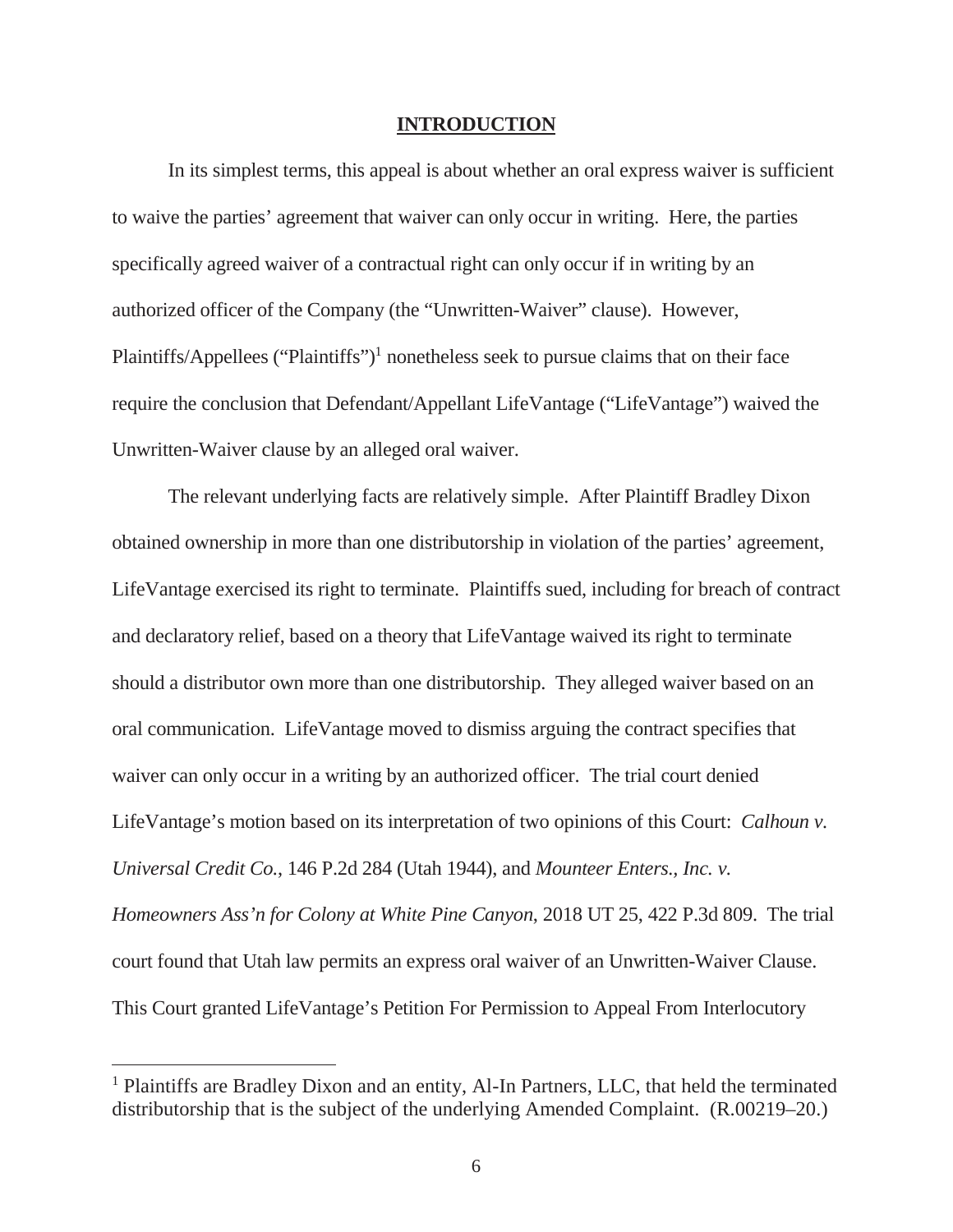Order.

This Court's decision in *Mounteer* makes clear that Utah law recognizes the parties' freedom to determine what conduct will amount to waiver of rights under the parties' agreement. 2018 UT 23, ¶ 19, 422 P.3d 809, 813. *Mounteer* states "if the specific language of the antiwaiver clause expressly precludes parties from construing certain conduct as a waiver of contractual rights, courts must enforce this provision as part of the parties' agreement." 2018 UT 23, ¶ 19. The trial court found that this Court intended *Mounteer* to only apply to cases of implied waiver, and that *Calhoun* still stands for the proposition that the parties cannot by contract agree on how express waiver can occur.

This Court should clarify that *Mounteer* applies to both express and implied waivers, reverse the trial court's denial of LifeVantage's motion to dismiss, and remand to the trial court with instructions to grant LifeVantage's motion to dismiss Plaintiffs' breach of contract and declaratory relief claims.

#### **STATEMENT OF ISSUES AND STANDARD OF APPELLATE REVIEW**

**Issues:**

- (1) Whether this Court's decision in *Mounteer Enters., Inc. v. Homeowners Ass'n for Colony at White Pine Canyon*, 2018 UT 25, 422 P.3d 809, affected or altered the standard set forth in *Calhoun v. Universal Credit Co.*, 146 P.2d 284 (Utah 1944), or whether *Calhoun* otherwise should be reconsidered.
- (2) Whether courts must enforce a provision of a parties' agreement that precludes construing express conduct as a waiver of contractual rights.

**Standard of Review:** Interpretation of binding case law presents a question of law,

7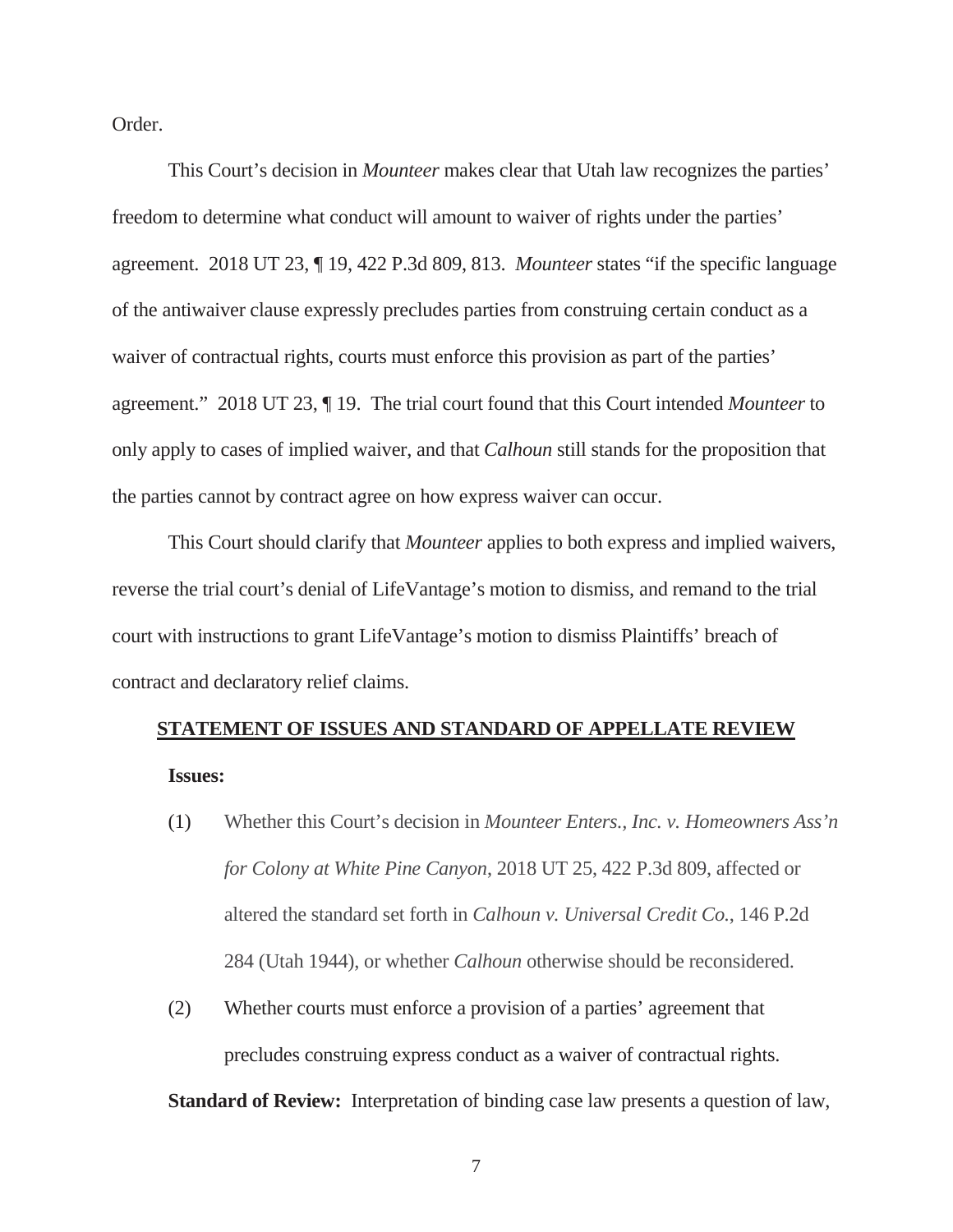which is reviewed for correctness. *Utah Dept. of Transp. v. FPA West Point, LLC*, 2012 UT 79, ¶ 9, 304 P.3d 810, 813.

**Preservation:** This issue was preserved through (a) Defendant's March 29, 2018 Motion to Dismiss First Amended Complaint and the Reply thereto; (b) Defendant's oral argument at the May 30, 2019 hearing; and (c) the trial court's Interlocutory Order.

#### **STATEMENT OF THE CASE**

#### **1. Facts**

 $\overline{a}$ 

 LifeVantage manufactures wellness products and markets and sells its products to consumers through a network of independent distributors. (R.00221.) Each independent distributor enters into a contractual relationship with LifeVantage by signing the LifeVantage Distributor Application and Agreement, which incorporates the LifeVantage Distributor Policies & Procedures ("P&Ps"). (R.00228, 00230, 00278, 00308.) In 2009, the parties entered into such an agreement that included express provisions governing the ownership of multiple distributorships, when LifeVantage is permitted to terminate a distributorship, and when waiver of LifeVantage's rights may occur. (R.00226, 00230,  $00279, 00309.$ <sup>2</sup>

In Section 2.6 of the P&Ps, the parties expressly agreed LifeVantage "never gives up its right to insist on compliance with the Agreement" (the "Antiwaiver" provision) and waiver of a contractual right can only occur in writing by an authorized officer of

<sup>&</sup>lt;sup>2</sup> Section 4.4 of the P&Ps prohibits a distributor from owning more than one LifeVantage distributorship. (R.00228, 00281, 00311.) Section 14 of the P&Ps permits LifeVantage to terminate a distributorship when a distributor has breached a provision of the P&Ps. (R.00226, 00297–98, 00332–33.)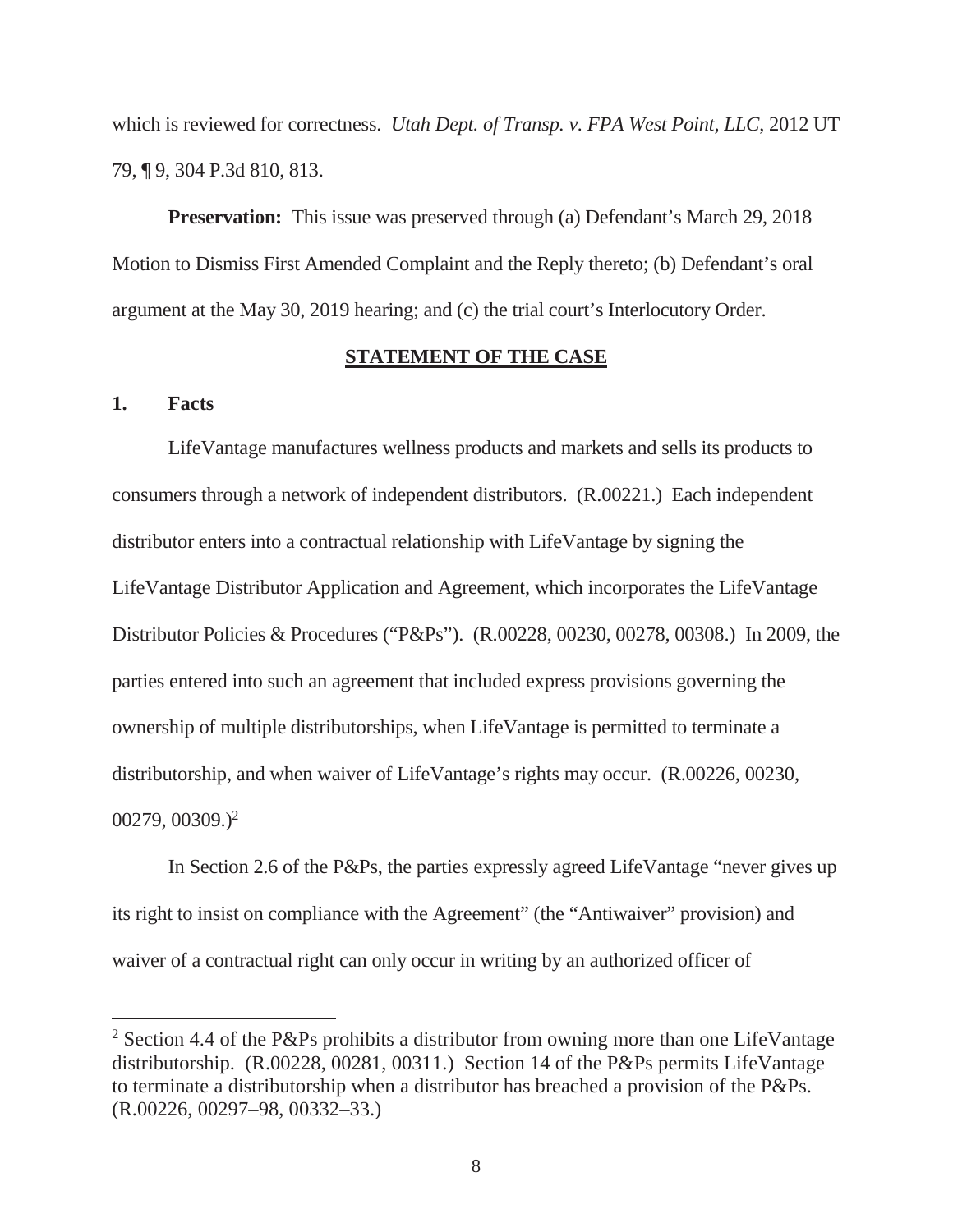LifeVantage (the "Unwritten-Waiver" clause). (R.00279, 00309.) The Antiwaiver

provision provides:

The Company never gives up its right to insist on compliance with the Agreement . . . . No failure of LifeVantage to exercise any right of power under the Agreement or to insist upon strict compliance by an Independent Distributor with any obligation or provision of the Agreement, and no custom or practice of the parties at variance with the terms of the Agreement, shall constitute a waiver of LifeVantage's right to demand exact compliance with the Agreement. . . . LifeVantage's waiver of any particular breach by an Independent Distributor shall not affect or impair LifeVantage's rights with respect to any subsequent breach . . . . Nor shall any delay or omission by LifeVantage to exercise any right arising from a breach affect or impair LifeVantage's rights as to that or any subsequent breach....

(R.00279, 00309.) The Unwritten-Waiver clause states:

Waiver by LifeVantage can be affected only in writing by an authorized officer of the Company.

(R.00279, 00309.)

After agreeing to the terms of the P&Ps, Dixon obtained ownership in more than one

distributorship—Distributorships 101982 and 101987—contrary to his obligations under

Section 4.4 of the P&Ps. (R.00221–22, 00223–25.) In correspondence dated November 11,

2016, LifeVantage terminated Distributorship 101987, referencing Section 4.4 of the P&Ps,

which prohibits a distributor from owning more than one LifeVantage distributorship.

(R.00229.) Plaintiffs allege LifeVantage waived Section 4.4 of the P&Ps based on an oral

communication. (R.00230–31.)

## **2. Procedural History and District Court Disposition**

Plaintiffs filed their First Amended Complaint on February 20, 2018, bringing claims for declaratory relief, breach of contract, breach of covenant of good faith and fair dealing,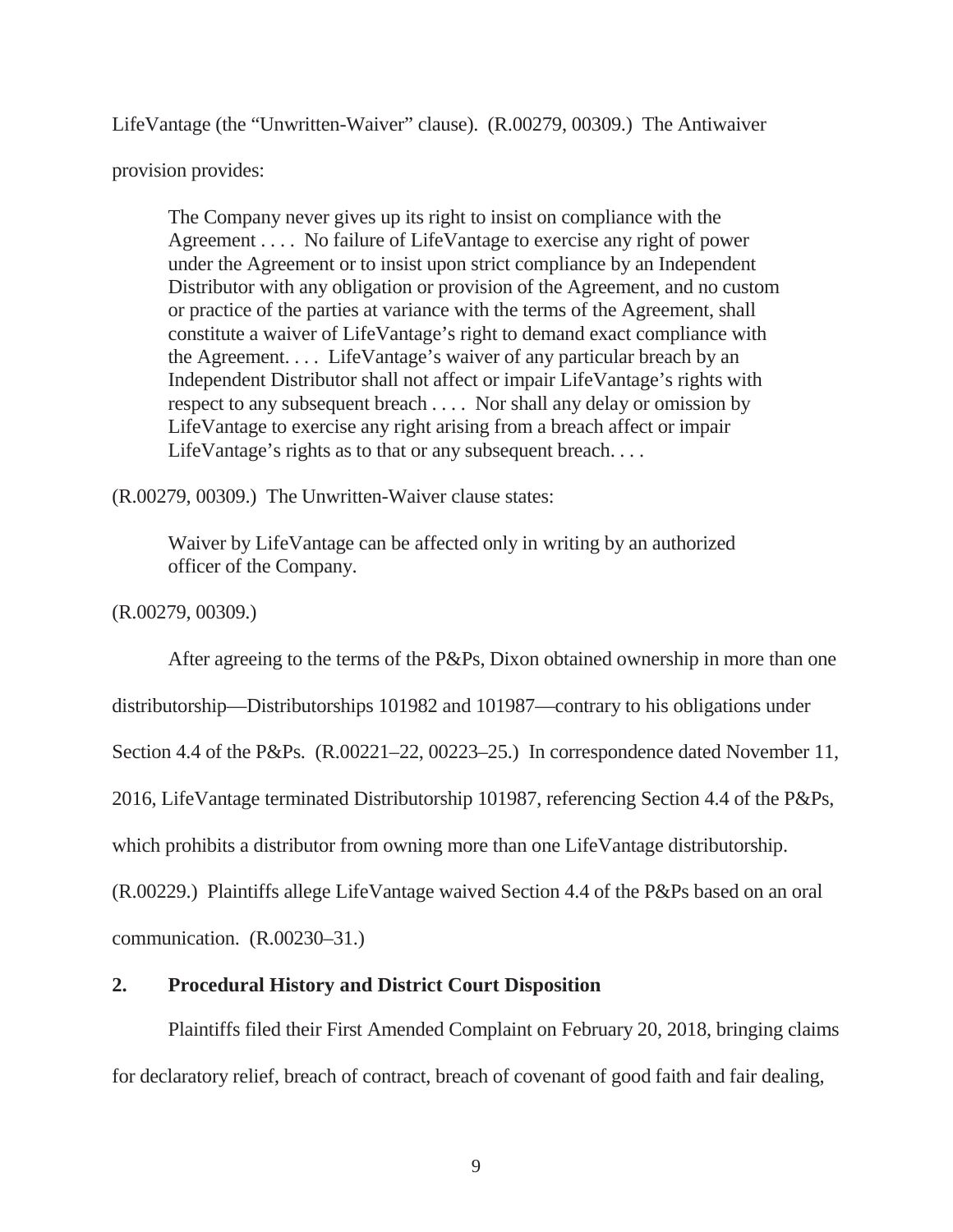and promissory estoppel. (R.00219–35.) Plaintiffs alleged LifeVantage waived its right to enforce Section 4.4 of the P&Ps—the restriction on ownership of more than one distributorship. (R.00230–31.) On March 29, 2019, LifeVantage filed a Motion to Dismiss the First Amended Complaint ("Motion"), 3 arguing Plaintiffs failed to allege facts sufficient to support waiver because, pursuant to Section 2.6 of the P&Ps, they expressly agreed that LifeVantage "never gives up its right to insist on compliance with the Agreement," and, more importantly, that waiver of a contractual right can only occur if in writing by an authorized officer of LifeVantage. (R.00256–344.)

After the Motion was fully briefed but before oral argument, the Utah Supreme Court issued its opinion in *Mounteer*. LifeVantage filed a Notice of Supplemental Authority to bring *Mounteer* to the trial court's attention. (R.00431–41.) Ruling from the bench at the conclusion of the March 30, 2019 hearing, the trial court limited *Mounteer* to cases involving implied waiver, and found that this Court's decision in *Calhoun* required the trial court to not enforce the parties' Unwritten-Waiver clause. (R.00538–41.) The Motion was denied as to the breach of contract and declaratory relief claims on this basis.

(R.00538–41, 00459–60.)

 $\overline{a}$ 

#### **SUMMARY OF ARGUMENT**

At the heart of this appeal is the question of whether parties to an agreement are free

<sup>3</sup> Granting LifeVantage's Motion in part, the district court dismissed Plaintiffs' breach of covenant of good faith and fair dealing and promissory estoppel claims on grounds unrelated to this appeal. (R.00538–42, 00459–60.) The only remaining claims—and those subject to this appeal—are Plaintiffs' claims for breach of contract and declaratory relief.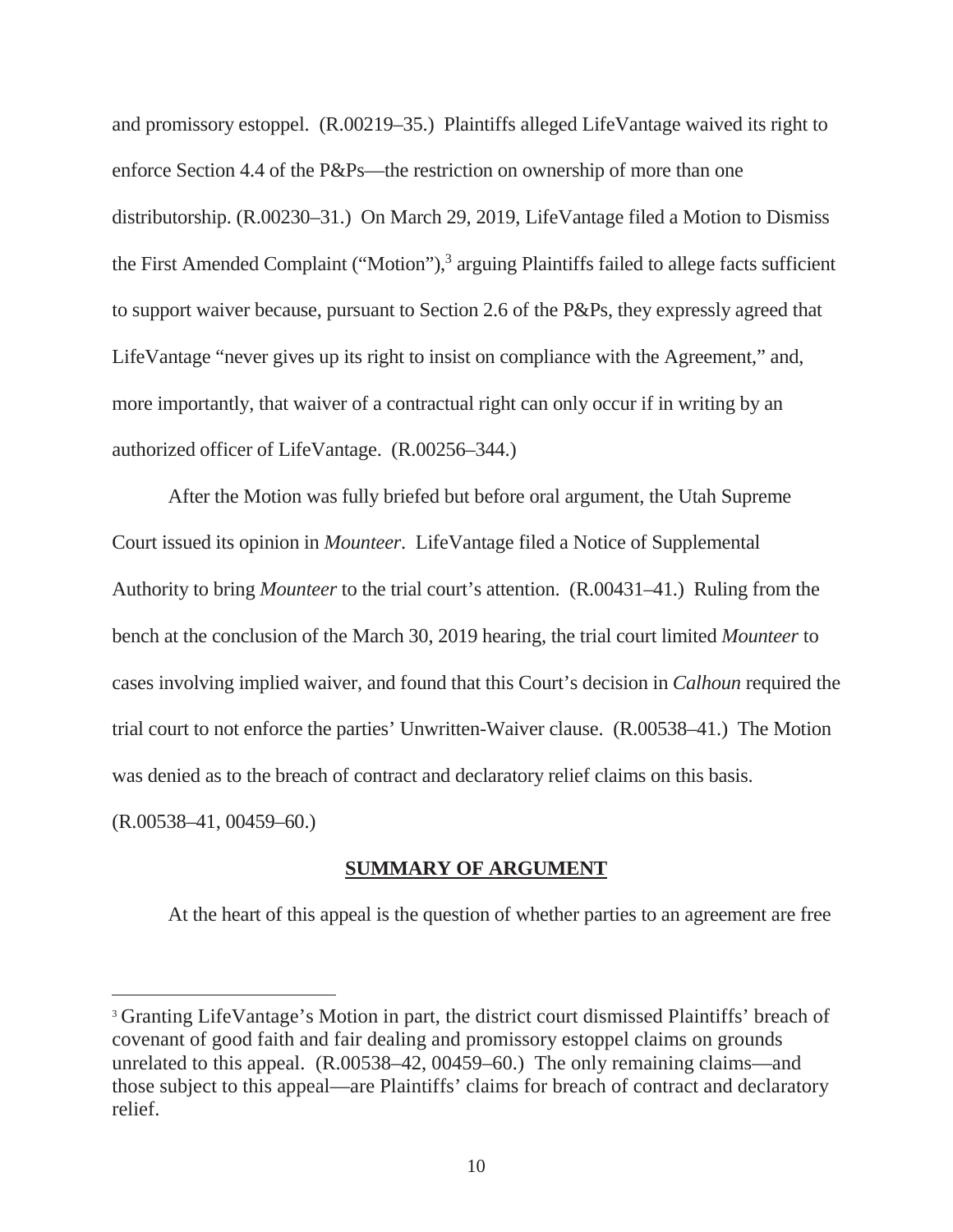to agree when express waiver of a contractual provision can occur, or more specifically: in Utah is an unwritten-waiver provision enforceable? It cannot be disputed that permitting *oral* waiver of a provision stating waiver must occur *in writing* is to deem it unenforceable and of no meaning or effect. LifeVantage asks this Court to conclude that the jurisprudence underlying *Mounteer*, and the *Mounteer* ruling itself, recognize that, barring unconscionability or other equitable attack, courts must enforce contracting parties' agreements as to what conduct constitutes waiver, even in the case of express waiver.

#### **ARGUMENT**

The Parties' agreement makes clear that LifeVantage has the right to terminate Plaintiffs' distributorship if two distributorships are owned. (R.00226.) The Agreement also includes two distinct waiver provisions: (1) the Antiwaiver provision that indicates LifeVantage never waives its ability to enforce its rights under the agreement, and (2) the Unwritten-Waiver clause—stating that waiver by LifeVantage can only occur when in writing by an authorized officer of the Company. (R.00279, 00309.) On its face, the Amended Complaint does not state a claim for breach of contract or declaratory relief unless LifeVantage can be found to have waived all three of the provisions identified above.  $(R.00279, 00309.)<sup>4</sup>$ 

 $4$  As the underlying motion is brought under Rule 12(b)(6) of the Utah Rules of Civil Procedure, it is important to note that to prevail LifeVantage must show that, challenging the adequacy of the Amended Complaint on its face, Plaintiffs have failed to properly state a claim on which relief can be granted. *See Archuleta v. St. Mark's Hosp.*, 2009 UT 36, ¶ 5, 238 P.3d 1044. In considering such a motion, the court must accept the plaintiffs' factual allegations to be true, but "need not accept extrinsic facts not pleaded nor [. . .] legal conclusions in contradiction of the pleaded facts." *Osguthorpe v. Wolf Mountain Resorts, L.C.*, 2010 UT 29,  $\P$  10, 232 P.3d 999. In ruling on a motion to dismiss, a court may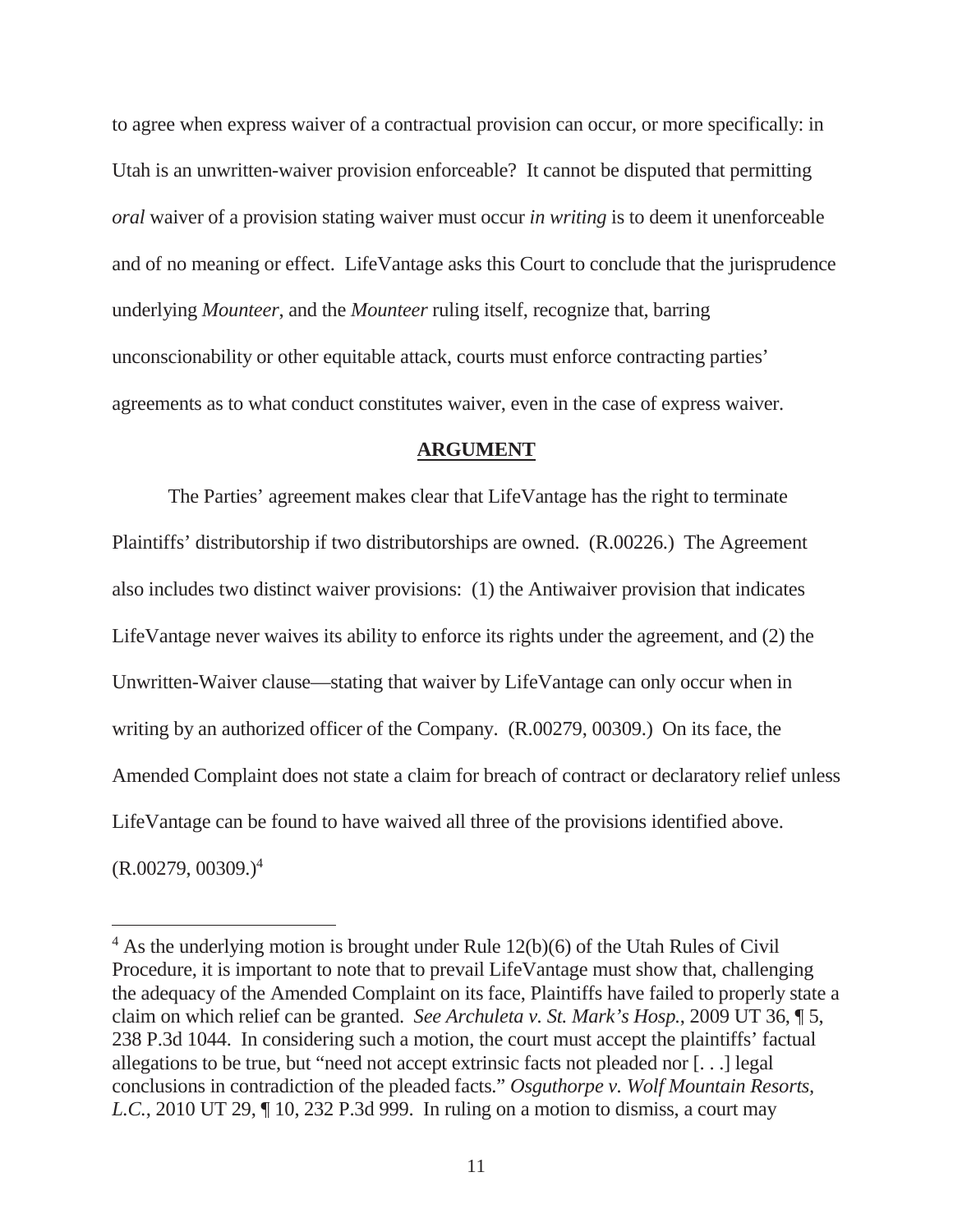It is settled Utah law that waiver is an intentional relinquishment of a known right, that "[c]ourts do not lightly consider a contract provision waived," and that the "otherwisebreaching party [must] show that the other party intentionally waived its rights under the contract." *Mounteer*, 2018 UT 23, ¶¶ 17–18. A waiver can be express or implied from a party's conduct, but it must be clearly and distinctly made. *Id.*

Importantly, the *Mounteer* decision makes clear that waiver of each provision of an agreement must be considered individually (here, the underlying provision prohibiting dual ownership, the Antiwaiver provision, and the Unwritten-Waiver clause), and that waiver of the underlying provision does not amount to waiver of the other two. *Id.* at ¶ 21 (This heightened burden requires "a party asserting waiver in the face of an antiwaiver clause [to] establish 'a clear intent to waive both the [antiwaiver] clause and the underlying contract provision.' And this second waiver must meet the same standard as waiver of the underlying provision—there must be an intentional relinquishment of that right."). In other words, if a party takes action that would amount to waiver of the underlying provision (such as agreeing to ownership of two distributorships), the party asserting waiver must additionally and separately show that the waiving party intentionally waived the other

<sup>&</sup>quot;consider documents that are referred to in the complaint and [are] central to the plaintiff's claim, regardless of whether such documents were actually included with the complaint." *BMBT, LLC v. Miller*, 2014 UT App 64, ¶ 6, 322 P.3d 1172, 1174 (citation and quotation marks omitted). Thus, where a litigant references an agreement, the court is not required to accept Plaintiffs' pleaded interpretation of the contract as correct but instead is permitted to look beyond the four corners of the Amended Complaint to examine the underlying contract and interpret the same. *Oakwood Vill. LLC v. Albertsons, Inc.*, 2004 UT 101, ¶ 13, 104 P.3d 1226, 1231.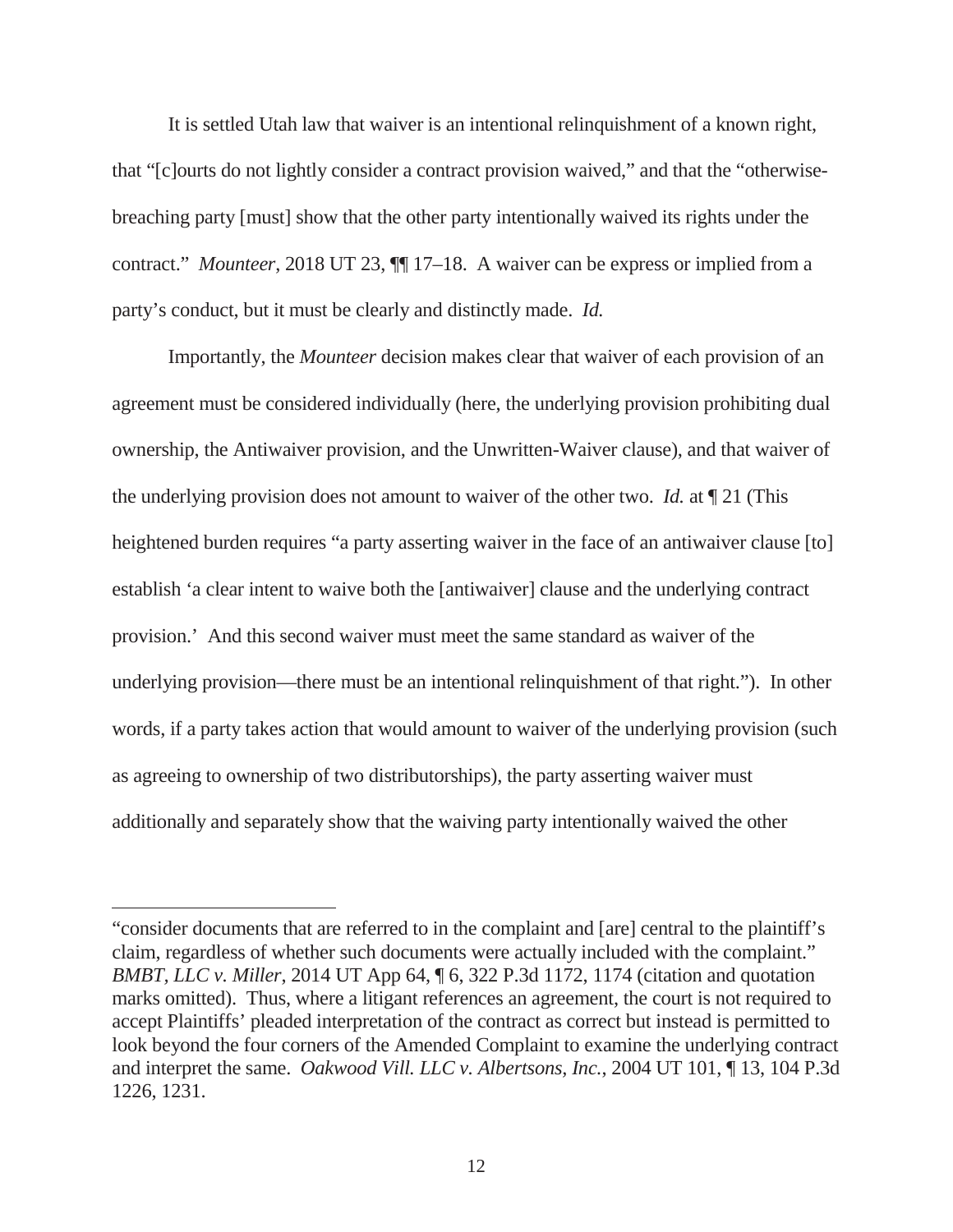provisions (the Antiwaiver and Unwritten-Waiver clauses) as well.

 $\overline{a}$ 

Citing *Williston on Contracts*, this Court in *Mounteer* noted "[a]ntiwaiver provisions aim to give contracting parties flexibility in enforcing their rights under the contract enforcement that would often be to the detriment of the other party—without 'result[ing] in a complete and unintended loss of its contract rights if it later decides that strict performance is desirable.'" *Id.* at ¶ 19 (citing 13 Williston on Contracts § 39:15 (4th ed. 2018). "So if the specific language of the antiwaiver clause expressly precludes parties from construing certain conduct as a waiver of contractual rights, courts must enforce this provision as part of the parties' agreement." *Id.* Accordingly, waiver of the underlying provision alone is not sufficient to amount to a waiver of the Unwritten-Waiver clause "because the failure to insist on performance after breach is entirely consistent with the rights set out in the antiwaiver provision—rights of flexibility that often benefit the otherwise breaching party[,] . . . [a]nd a finding of waiver in such circumstances would thus render the antiwaiver provision meaningless." *Id.* at  $\P$  24.<sup>5</sup>

<sup>5</sup> *Mounteer's* ruling is consistent with the constitutional right of freedom to contract, which is both a liberty and a property right protected by due process. *See Standard Oil Co. of New Jersey v. United States*, 31 S.Ct. 502, 516, 221 U.S. 1, 62 (1911); *see also* 16B Am. Jur. 2d Constitutional Law § 641 (same). This Court has repeatedly affirmed that "[p]ersons dealing at arm's length are entitled to contract on their own terms without the intervention of the courts for the purpose of relieving one side or the other from the effects of a bad bargain." *Commercial Real Estate Inv., L.C. v. Comcast of Utah II, Inc.*, 2012 UT 49, ¶ 38, 285 P.3d 1193, 1202 (quoting *Biesinger v. Behunin*, 584 P.2d 801, 803 (Utah 1978)). "It is not [the court's] prerogative to step in and renegotiate the contract of the parties." *Id.* (quoting *Peck v. Judd*, 7 Utah 2d 420, 326 P.2d 712, 717 (1958). "Instead, unless enforcement of [the contract] would be unconscionable, [courts] should recognize and honor the right of persons to contract freely and to make real and genuine mistakes when dealings are at arm's length." *Utah Transit Auth. v. Greyhound Lines, Inc.*, 2015 UT 53, ¶ 31, 355 P.3d 947, 956 (quoting *Commercial Real Estate Inv.*, 2012 UT at ¶ 38).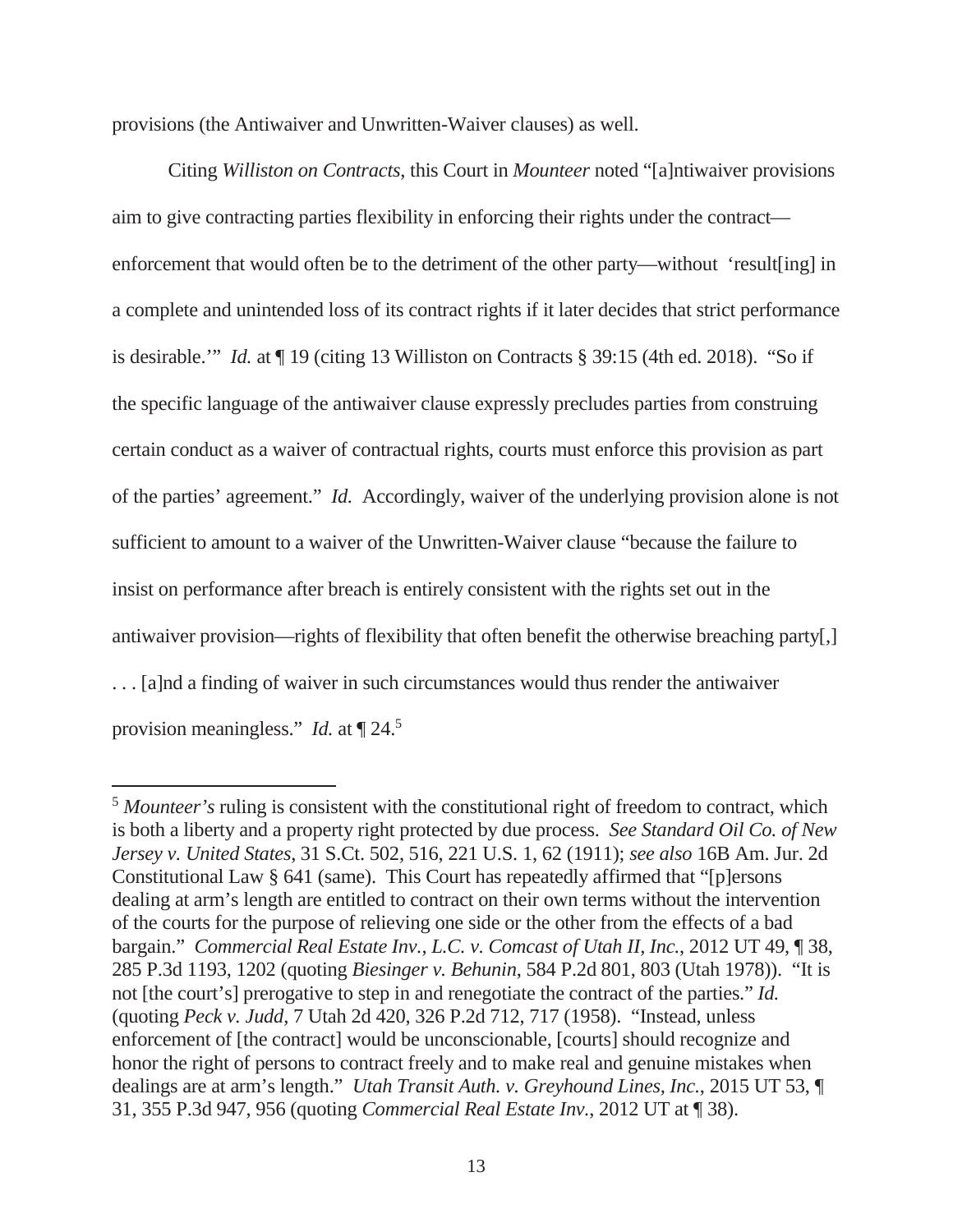On the plain terms of *Mounteer,* the trial court should have granted LifeVantage's Motion to Dismiss because there was nothing before the court that could amount to an intentional waiver by LifeVantage of the Unwritten-Waiver clause. (R.00219–35.) Importantly, there is no allegation of a writing by an authorized officer of the company indicating that LifeVantage intended to waive any of the agreement's provisions. (R.00219–35.)

# Oral argument on LifeVantage's motion focused on this Court's recent decision in *Mounteer, w*ith the trial court's interpretation relying on a singular citation to *Calhoun*  (without parenthetical, reasoning or explanation) for the unremarkable proposition that "express waiver of a contractual right is sufficient to waive both [the underlying provision and the antiwaiver provision]."<sup>6</sup> *Mounteer*, 2018 UT 23, ¶ 23. While *Mounteer* was silent on the issue, the trial court focused on the existence of an unwritten-waiver clause in Calhoun and how the *Calhoun* Court ignored it when finding express waiver.<sup>7</sup> On this basis alone (after acknowledging that *Mounteer* does not mention the unwritten-waiver clause in

<sup>6</sup> The *Calhoun* opinion involved a car loan. 146 P.2d 284, 285–86 (Utah 1944). The borrower had notified the company that he expected to be inducted into the army and, in response, the company "told [him] that he might have some time" to sell the car and get his equity out of it. *Id.* Two weeks later, the company exercised its contractual right to repossess the car after the buyer failed to sell the car or make a timely payment*. Id.* The contract contained an antiwaiver provision which stated that acceptance of late payments "shall not constitute a waiver of any other subsequent breach or default or prevent seller from immediately pursuing any or all of its remedies." *Id.* at 286. The *Calhoun* Court held that the loan company expressly waived both its right to strictly enforce the payment due dates and the antiwaiver provision by its statements. *Id.* at 287.

<sup>7</sup> The *Calhoun* contract provided that "no waiver of or change in the terms of this contract shall be binding . . . unless evidenced by writing signed by the parties." However, the *Calhoun* court did not meaningfully address this clause.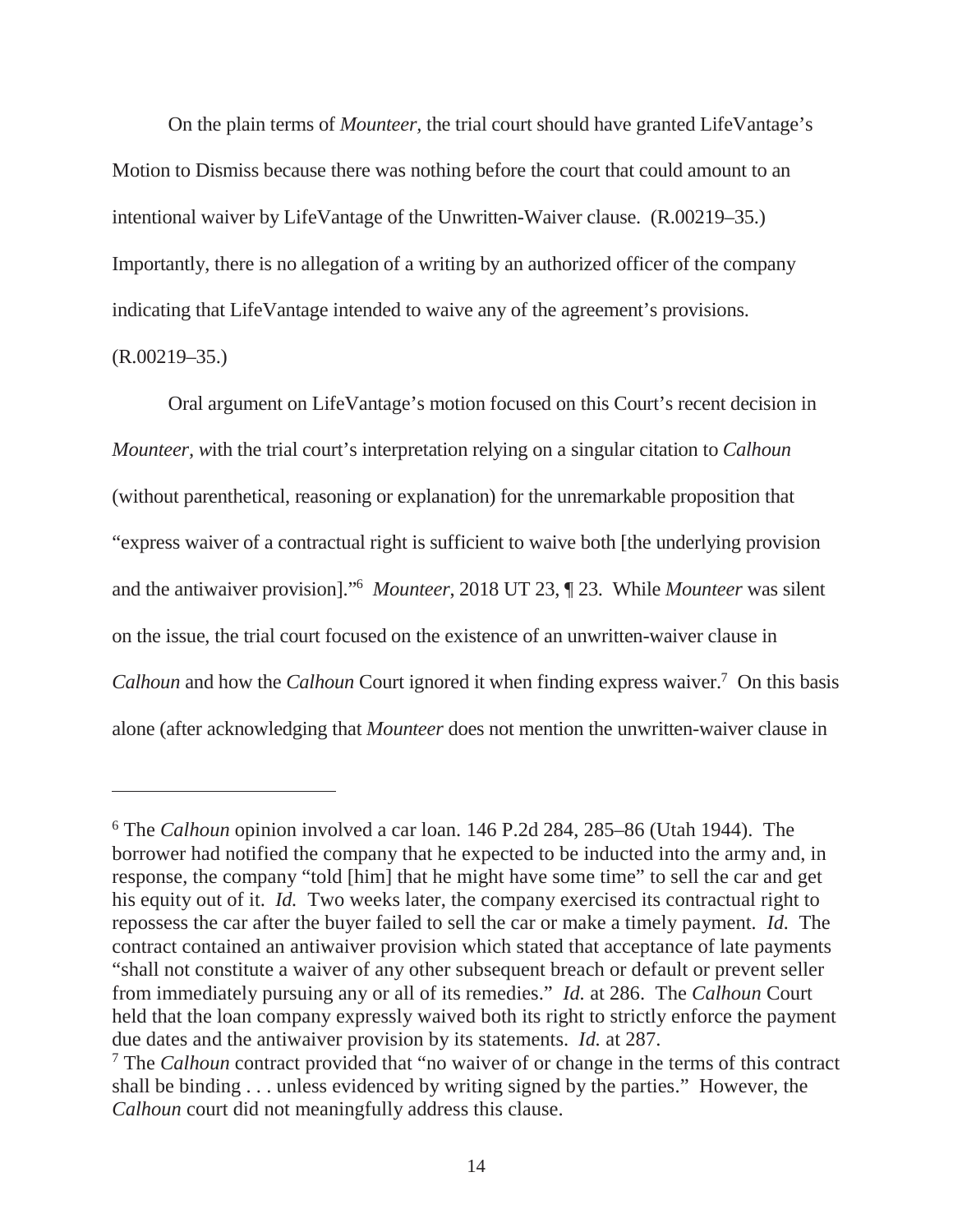*Calhoun* or its enforceability in the face of an express or implied waiver), the trial court concluded that the reasoning of *Mounteer* (including ¶¶ 17–22) has no application where waiver is express, and thus an unwritten-waiver clause does not preclude oral waiver, so long as it is express.  $(R.00538-41.)$  In its own words, the trial court explained:

I don't have any problem with the concept that *Mounteer* establishes a fairly high burden of proof for plaintiffs seeking to prove waiver of a provision and separately to prove waiver of the antiwaiver provisions; and for that matter, in this case, to prove waiver of the requirement that any waiver be made in writing by an officer. That's a high burden. But *Mounteer* also appears to draw a distinction between sins of omission and sins of commission. That is conduct where a breach is allowed to proceed versus affirmative conduct by a party - - a contracting party that affects its rights under the contract. And it's for that reason I look at the paragraph citing to *Calhoun*, where *Mounteer*  leaves untouched the holding that an express waiver of one provision waives the antiwaiver provision, as well. Doesn't mention in *Mounteer* the effect on a requirement that a waiver be made in writing. But it does cite with *Calhoun*. And *Calhoun* actually did involve the provision that not only had an antiwaiver provision but also a requirement that waiver be made in writing by an officer. And *Calhoun* ignored that.

(R.00539–40.)

 $\overline{a}$ 

However, a reading of *Mounteer* demonstrates its citation to *Calhoun* was simply intended to reaffirm the general law on express waivers in Utah, rather than to erase over 70 intervening years of contractual jurisprudence on which the Utah Supreme Court based its ultimate holding in *Mounteer*.<sup>8</sup> See Mounteer, 2018 UT 23,  $\P$  17–22. Whether express or

<sup>&</sup>lt;sup>8</sup> Were *Calhoun* considered today in light of the decades of decisions on contractual law generally and waiver law specifically, a court would enforce the parties' agreement as written, requiring not only evidence of an intentional relinquishment of the underlying provision, but also of both the anti-waiver provision and unwritten-waiver clause as this Court articulated in *Mounteer*. Importantly, this Court's decisions do not identify every previous opinion intended to be modified thereby. Instead, Utah law is set by the most recent opinion of this Supreme Court and all prior opinions that materially differ are no longer controlling. *See*, *e.g.*, *State ex rel. Auto. Emporium v. Murchison*, 289 Or. 673,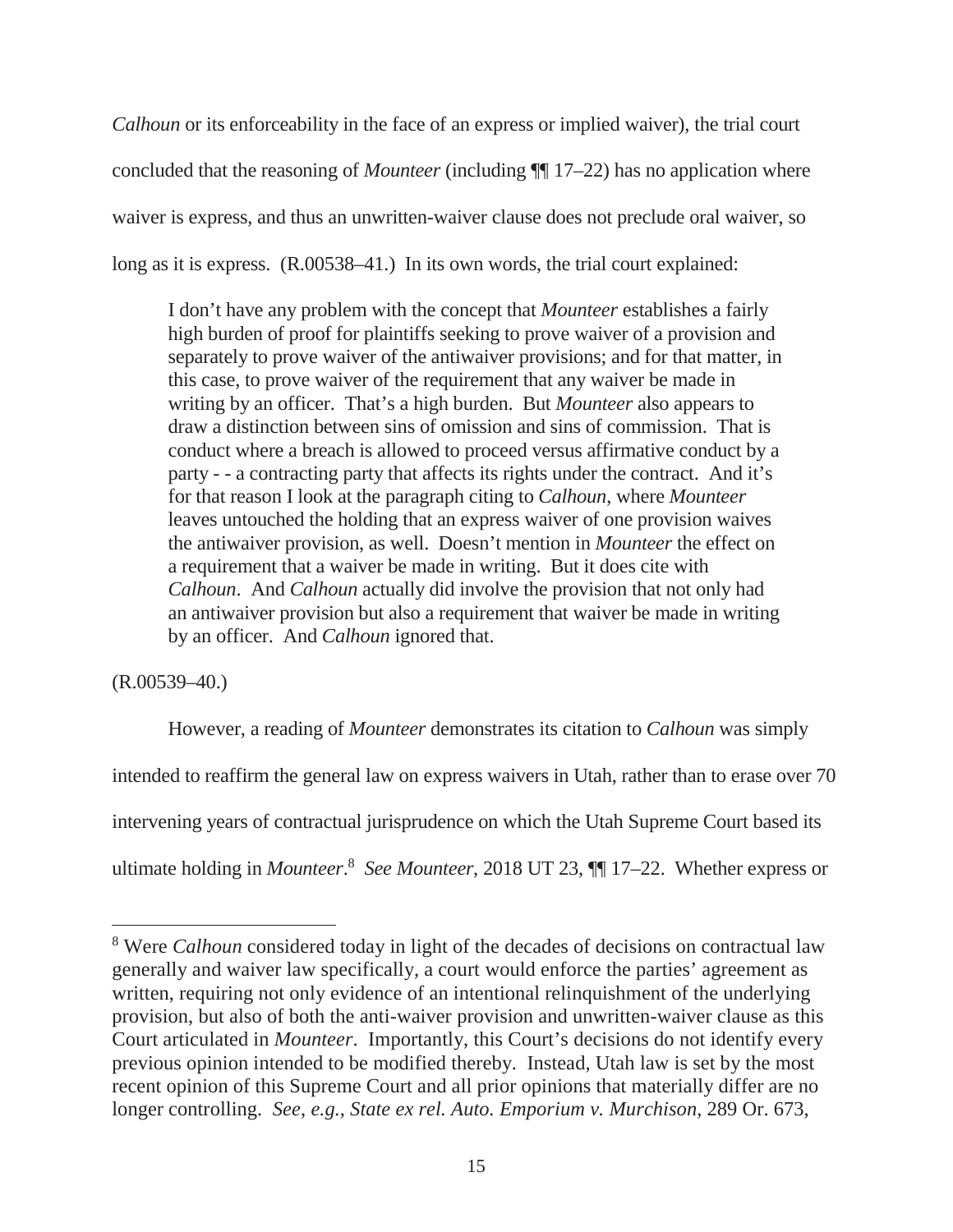implied, *Mounteer* makes clear that Utah law recognizes the freedom to contract, including to determine what conduct will amount to waiver of rights under the parties' agreement. *Id.* at ¶ 19. Even if the *Mounteer* Court intended to leave the application of contractual law as to express waivers for another day, it is impossible to apply the same reasoning to the Unwritten-Waiver clause here and reach a different conclusion as doing so would render the clause meaningless, unenforceable and ignored, and the "complete and unintended loss of [one party's] contract rights." *Id.* at ¶ 19.

Thus, under the reasoning of *Mounteer*, even express oral waiver of the right to "insist on performance of an underlying provision [limiting a person to one distributorship] is insufficient to establish the intentional relinquishment of [LifeVantage's] rights under the [Unwritten-Waiver clause]." *Mounteer*, 2018 UT 23, ¶ 24. In other words, even assuming LifeVantage orally waived the underlying provision or even the Unwritten-Waiver clause itself, such an action is entirely consistent with the flexibility of rights set out in the agreement—that waiver shall only occur if in writing by an officer of the Company. *Id.* Clearly, "a finding of waiver in such circumstances would thus render the [Unwritten-Waiver clause] meaningless." *Id.*; *see also id.* at ¶ 22 (quoting *Van Bibber v. Norris*, 275 Ind. 555, 419 N.E.2d 115, 121 (1981) ("[a]llowing waiver where the party has not clearly waived the antiwaiver provision would undo [the agreement between the parties] and would 'beg[] the question of validity of the non-waiver clause.'")); *Encon Utah, LLC v. Fluor* 

<sup>675, 616</sup> P.2d 496, 497 (1980) (prior opinions superseded by more recent opinion); *Acme Realty Co. v. Schinasi*, 215 N.Y. 495, 504, 109 N.E. 577, 579 (1915) (same); *State v. Adams*, 144 Ohio St. 3d 429, 472, 2015-Ohio-3954, ¶ 265, 45 N.E.3d 127, 171 (same). To the extent *Calhoun* could be considered to contradict *Mounteer*, *Mounteer* controls.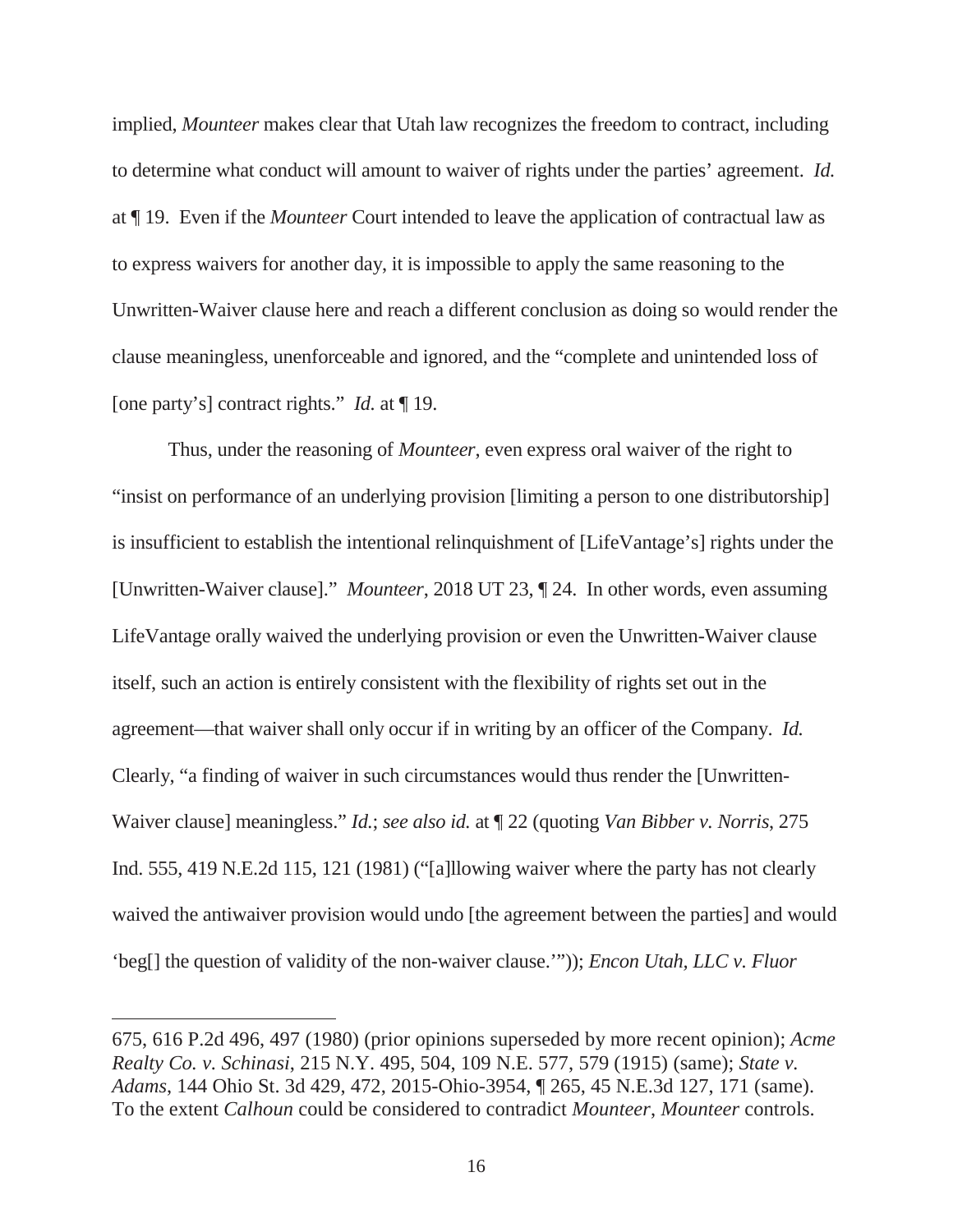*Ames Kraemer, LLC*, 2009 UT 7, ¶ 15, 210 P.3d 263 (This court "consider[s] each contract provision . . . with a view toward giving effect to all and ignoring none." (internal quotation marks omitted).).

For all these reasons, Plaintiffs' breach of contract and declaratory relief claims which rise and fall on whether LifeVantage waived the Unwritten-Waiver clause—fail as a matter of law.

### **CONCLUSION**

This Court should now reverse the trial court's denial of LifeVantage's motion to dismiss and, on remand, direct the trial court to enforce the parties' agreement as written, and grant LifeVantage's motion to dismiss.

DATED this 3rd day of February, 2020.

HOLLAND & HART LLP

*/s/ Gregory M. Saylin* 

Gregory M. Saylin Brittany J. Merrill *Attorneys for Defendant/Appellant LifeVantage Corporation*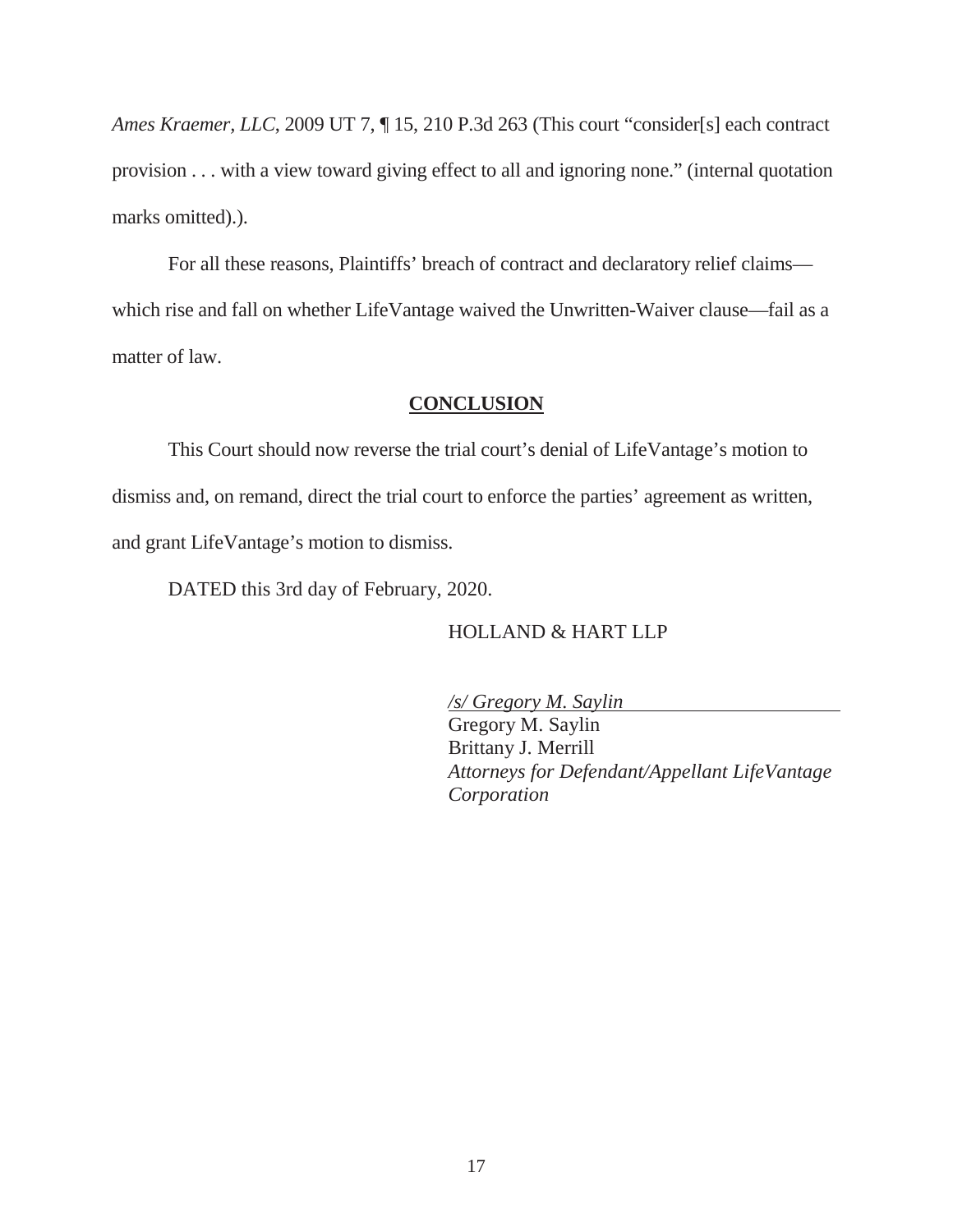## **CERTIFICATE OF COMPLIANCE**

 Pursuant to Rule 24(a)(11), I certify that this brief complies with the word count limitations of Rule 24(g) because, excluding parts of the document exempted by Rule  $24(g)(2)$ , this document contains 3597 words. I further certify that this brief complies with the requirement of Rule 21 governing public and private records.

*/s/ Gregory M. Saylin*

Gregory M. Saylin (09648) Brittany J. Merrill (16104) Holland & Hart LLP

*Attorneys for Defendant/Appellant LifeVantage Corporation*